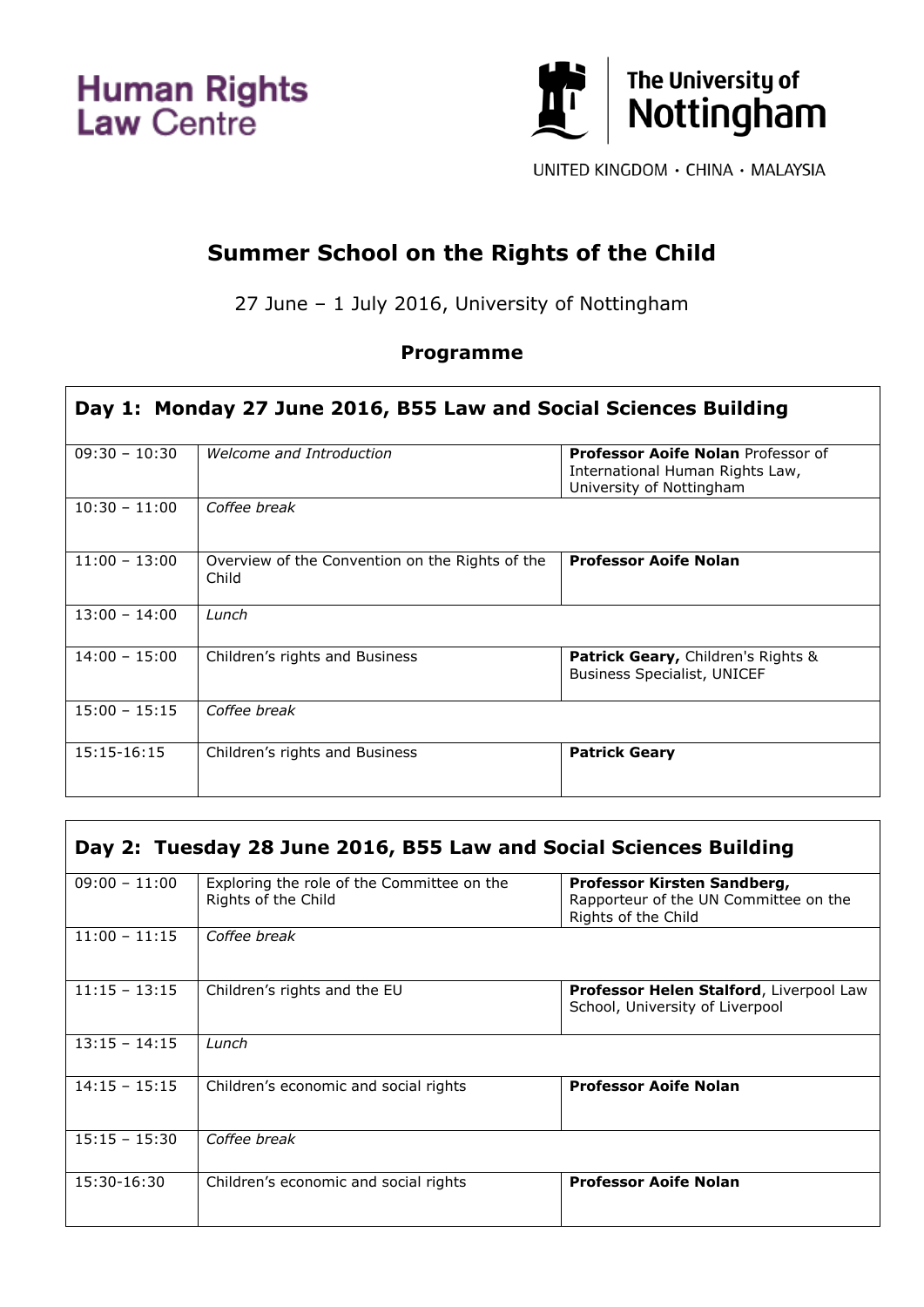| Day 3: Wednesday 29 June 2016, B55 Law and Social Sciences Building |                                                     |                                                                                                                                                       |  |
|---------------------------------------------------------------------|-----------------------------------------------------|-------------------------------------------------------------------------------------------------------------------------------------------------------|--|
| $09:00 - 11:00$                                                     | Children in Conflict                                | <b>Professor Matthew Happold</b><br>Professor of Public International Law,<br>University of Luxembourg                                                |  |
| $11:00 - 11:15$                                                     | Coffee break                                        |                                                                                                                                                       |  |
| $11:15 - 13:15$                                                     | Refugee Children                                    | Dr Jason Pobjoy<br>Barrister, Blackstone Chambers; Research<br>Associate, Refugee Law Centre, University<br>of Oxford                                 |  |
| $13:15 - 14:15$                                                     | Lunch                                               |                                                                                                                                                       |  |
| $14:15 - 15:15$                                                     | Sexual Exploitation and Sexual Abuse of<br>Children | Dr Najat Maalla M'jid<br>Child rights expert and Former UN Special<br>Rapporteur on the Sale of Children, Child<br>Prostitution and Child Pornography |  |
| $15:15 - 15:30$                                                     | Coffee break                                        |                                                                                                                                                       |  |
| 15:30-16:30                                                         | Sexual Exploitation and Sexual Abuse of<br>Children | Dr Najat Maalla M'jid                                                                                                                                 |  |
| $16:30-17:30$                                                       | <b>Introductory Group Work Session</b>              |                                                                                                                                                       |  |